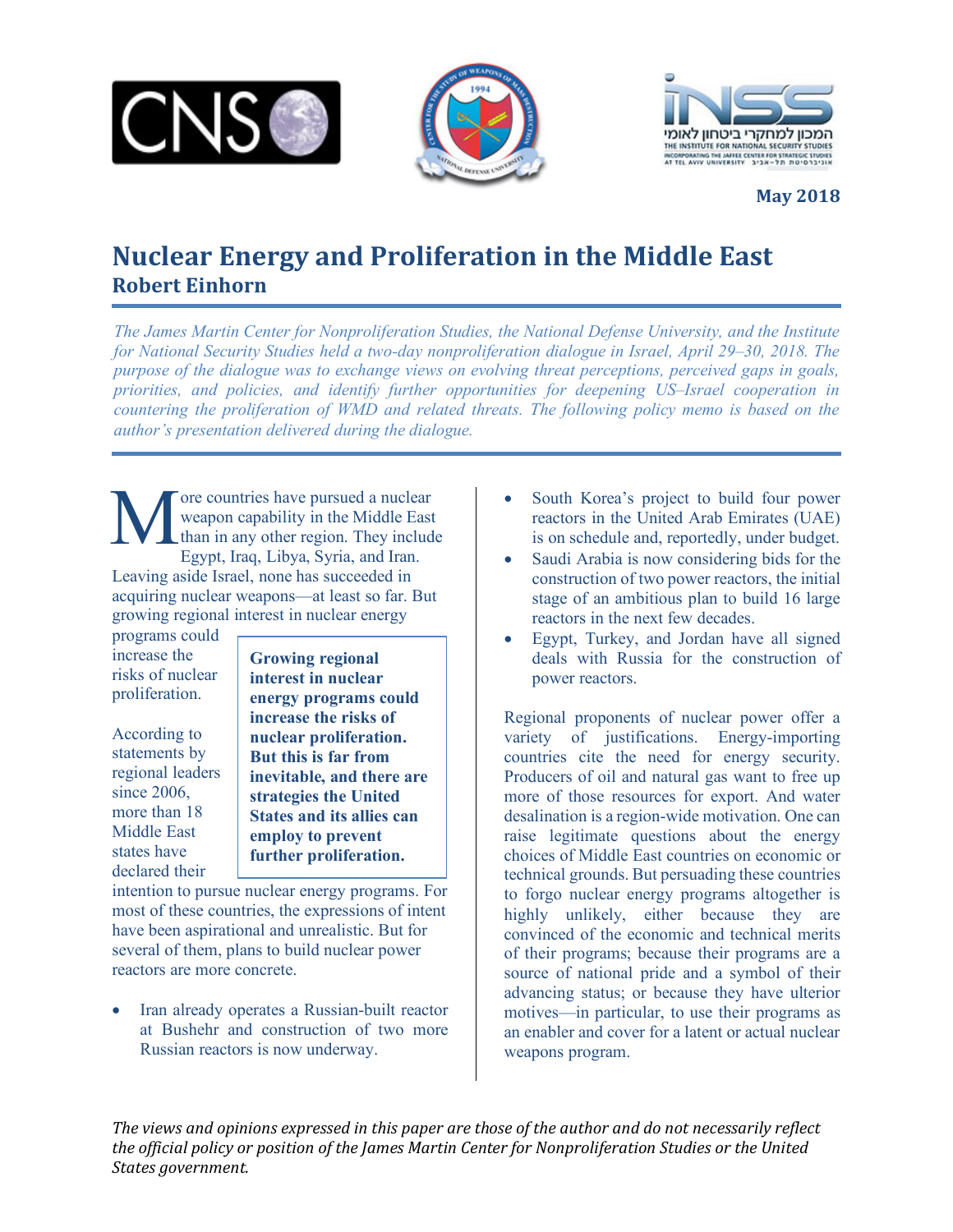Iran's interest in nuclear weapons was not the only reason that it embarked on a nuclear power program. But it was a critical, and probably the primary, reason. Today, Iran's nuclear program, especially its enrichment capability, is the principal motivator for further proliferation in the Middle East. As long as the 2015 Joint Comprehensive Plan of Action (JCPOA)'s nuclear restrictions are in force and implemented scrupulously, Iran will not have the capability to produce nuclear weapons. But once those restrictions lapse—either because they expire after 10 and 15 years under the terms of the JCPOA or because the JCPOA itself is terminated much sooner—Iran will be able to realize its stated objective of an industrial-scale enrichment program. This would give it the ability—should it decide to run the risks of breaking out of its obligations under the JCPOA and the Treaty on the Non-Proliferation of Nuclear Weapons—to produce enough highly enriched uranium for a nuclear bomb in a matter of weeks.

This prospect of Iran becoming a threshold nuclear-weapon state has motivated Saudi Crown Prince Mohammad bin Salman to declare publicly that, if Tehran acquires nuclear weapons, the Kingdom will follow suit as soon as possible. And it is why Saudi Arabia, in negotiations with the United States on a bilateral civil nuclear cooperation agreement, has refused to accept the so-called gold standard, a legally binding obligation not to pursue enrichment or reprocessing.

In the Middle East, only the UAE has accepted the gold standard. Other regional countries with plans for nuclear power reactors, such as Egypt, Turkey, and Jordan, can be expected to resist a ban on enrichment and reprocessing, either because they are unwilling to surrender what they consider to be their sovereign right to pursue civil nuclear technologies of their choosing; because they genuinely believe fuel cycle technologies could make an important contribution to their energy goals; or because they want to keep open a future option to pursue nuclear weapons.

The current Middle East nuclear landscape includes a potentially large-scale Iranian fissilematerial production capability, a Saudi determination to match Iran, plans in several other countries for nuclear power programs, and the unwillingness of most regional states to renounce enrichment or reprocessing capabilities. These nuclear developments take place in the context of a Middle East consumed by heightened tensions, sharp political rivalries, and ongoing even escalating—military conflicts.

Prominent Israelis have maintained that, under these circumstances, the spread of fuel cycle capabilities throughout the region is virtually inevitable and will ultimately result in the proliferation of latent or actual nuclear weapons capabilities. However, a nuclear "chain reaction" is neither pre-determined or inevitable.

First, other than in Iran, the UAE, and Saudi Arabia, it is uncertain whether current nuclear energy plans will actually materialize. In varying degrees, Egypt, Turkey, and Jordan face major challenges in pursuing and sustaining nuclear energy programs: financial constraints, low levels of human and technological infrastructure, unsteady government commitments to nuclear power, inadequate electrical grids, competing lower-cost sources of energy, and so on.

In addition, Russia's ability to follow through on its reactor deals with those countries is questionable. It has offered generous financing. But with low oil prices and sanctions, its economy is hurting and it is unclear whether Moscow can deliver on its financial promises. The Russian nuclear industry is also overstretched. It has committed to building 19 reactors in 14 countries. But it is having a hard time meeting even domestic construction commitments. If Russian projects in the Middle East go forward at all, they will be plagued by long delays and escalating costs.

Second, even if the nuclear energy plans of Middle East countries go forward, it would be a challenge for them to acquire enrichment or reprocessing capabilities. Given insufficient technical expertise and nuclear infrastructure, their ability to develop fuel cycle technologies and build fuel cycle facilities indigenously is very limited. This is especially the case in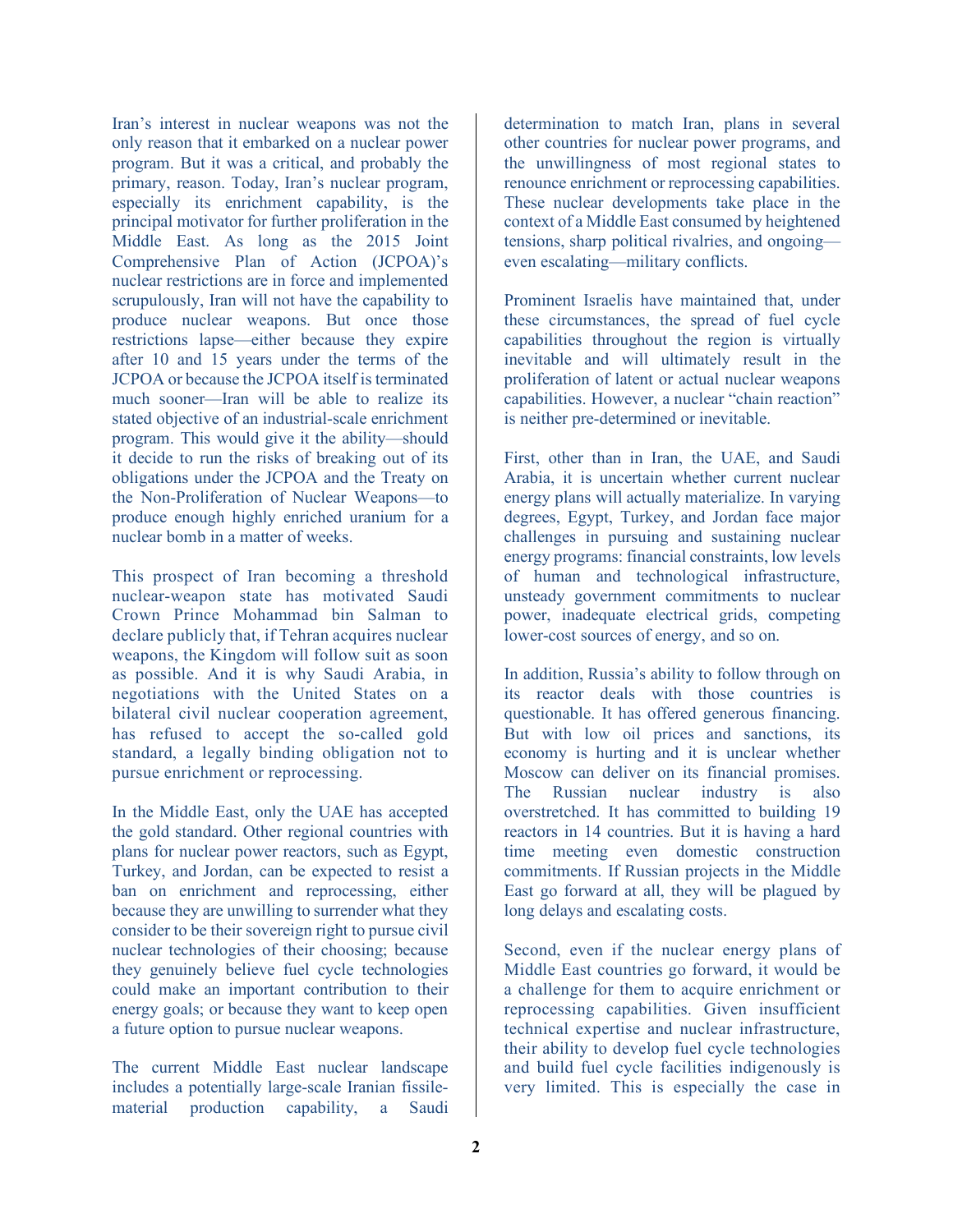Saudi Arabia, whose nuclear program is starting from scratch.

To pursue fuel cycle programs, these countries would need significant foreign assistance, but that would be hard to obtain. In 2011, the Nuclear Suppliers Group (NSG) adopted a restrictive guideline on the transfer of enrichment and reprocessing equipment and technology. No NSG members are currently making such transfers to non-nuclear-weapon states, and it is very unlikely they would do so in the future.

Middle East states seeking enrichment or reprocessing capabilities would have to look to technology holders outside the NSG or to NSG members with weak export controls. Their efforts to acquire fuel cycle technologies from such sources would almost surely be covert and illicit. Imports of equipment, materials, and technology, as well as their construction of fuel cycle facilities, would have to go undetected, which would be a significant challenge.

Pakistan was a key source of enrichment technology for Libya, North Korea, and Iran. But the A.Q. Khan network has been eradicated, and the Pakistani government has taken a conscientious approach to controlling nuclearrelated exports as well as controlling current and retired Pakistani nuclear scientists.

NSG member China once sold intermediaterange ballistic missiles to Saudi Arabia, and its export control system has weaknesses. However, it is highly unlikely the Chinese government will agree to assist a Saudi fuel cycle program, especially as Beijing seeks to strengthen its relations with Iran.

While North Korea sent some uranium hexafluoride to Libya and tried to build a plutonium-production reactor in Syria, there is no evidence that it has transferred enrichment or reprocessing technology. Moreover, United Nations Security Council resolutions have put its illicit supply network under greater pressure and its exports are subject to increased scrutiny.

Of course, illicit foreign assistance to fuel cycle programs in the Middle East cannot be ruled out altogether. But the likelihood of such assistance, especially undetected for a long time, is less than is commonly understood.

For many years, rumors circulated that Pakistan had committed to help Saudi Arabia acquire nuclear weapons, perhaps by supplying the weapons themselves or the fissile material to build them. But senior Pakistani and Saudi officials deny that such an understanding exists. If it did once exist, it was probably a vague, unwritten assurance between a former Pakistani leader and a former Saudi king. The Saudis can hardly count on such an assurance today—with Pakistani authorities seeking to put the A.Q. Khan affair behind them, Islamabad pursuing a good relationship with Iran, and Pakistan having denied the Saudi request that it participate in the Kingdom's campaign in Yemen. If the Saudis do have a currently applicable commitment from Pakistan, it is probably nothing more than a general assurance that, in the event the Kingdom is threatened or attacked, Pakistan would take steps to support its friend.

So, in my view, it's overly pessimistic to assume that the Middle East is inevitably headed toward a competition in fuel cycle capabilities or nuclear weapons. Still, we should do whatever we can to make such competitions less likely. Here are some suggestions:

First, the United States and its partners should press Iran not to build a large-scale enrichment capability. Instead, Iran should be encouraged to maintain a limited enrichment program capable of only producing enough fuel for its research reactors. And It should be required to import the enriched fuel needed to run its power reactors.

Russian and US interests are aligned on this topic. Russia has a strong commercial interest in a limited Iranian enrichment program, and wants to continue selling Iran the enriched fuel needed to operate the existing and future power reactors Moscow hopes to build in Iran. For economic reasons, Russia does not want Iran to have the capacity to produce its own power reactor fuel. The United States should work with Russia and its other partners to gain Iranian acceptance of such an arrangement.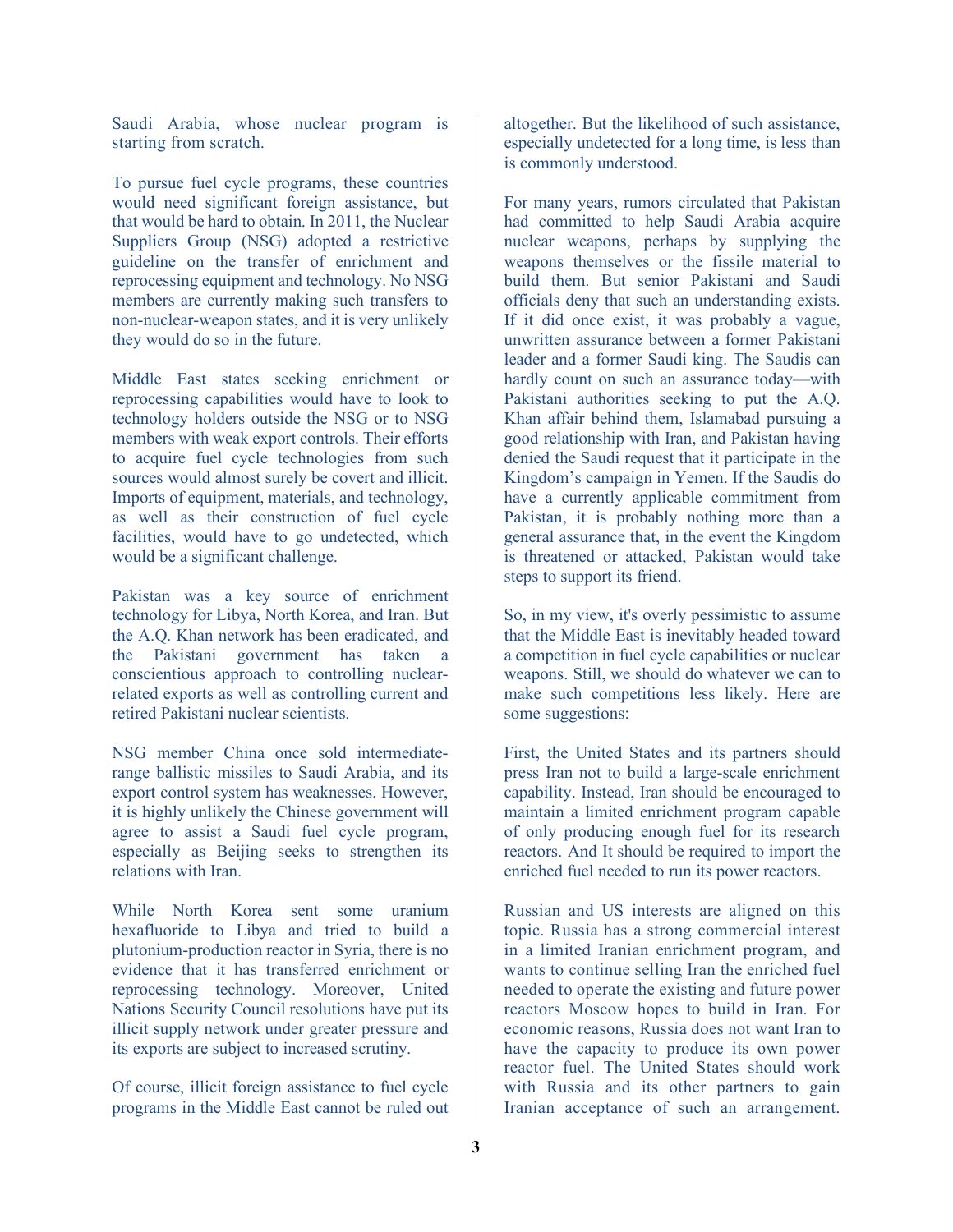They should use the leverage at their disposal, including Iran's continuing need for fabricated power reactor fuel. They will probably also need to offer incentives, such as a further relaxation of remaining sanctions.

Getting Iran to limit its future enrichment program will depend significantly on preservation of the JCPOA. If the United States withdraws from the JCPOA while Iran is in compliance, it will be hard to mobilize the international support, including from the Russians, that will be required to get Tehran to abandon its plans for an industrial-scale enrichment program.

Second, the United States should discourage Saudi Arabia from pursuing enrichment or reprocessing capabilities. Israeli Prime Minister Binyamin Netanyahu told the US Senate Foreign Relations Committee that the United States should insist on the gold standard in negotiating a civil nuclear agreement with Saudi Arabia—that is, a legally binding ban on any fuel cycle activities in the Kingdom. But Riyadh will surely continue to reject the gold standard. With other nuclear suppliers eager to cooperate with Saudi Arabia, the United States simply does not have the leverage to get the Kingdom to forswear enrichment and reprocessing completely and forever.

If the Trump administration insists on the gold standard, there will be no US–Saudi civil nuclear agreement. And consequently, there will be no US controls on future Saudi fuel cycle programs.

South Korea is most likely to win the bid for the first two Saudi reactors, largely on the basis of its success next door in the UAE. But South Korea's civil nuclear agreement with Saudi Arabia allows the Kingdom to enrich uranium up to 20 percent without even obtaining South Korean consent. Other potential nuclear suppliers, including Russia and China, would be even more permissive as far as fuel cycle capabilities are concerned.

The Trump administration should not insist on the gold standard with Saudi Arabia. But it should use whatever leverage it has to press for the

strongest and most long-lasting constraints on Saudi fuel cycle activities. In particular, it should insist on:

- A ban on enrichment and reprocessing activities in the Kingdom for around 20 years;
- A bilateral fuel supply commission that would give Washington a window into Saudi capabilities and intentions and an opportunity to influence Saudi fuel cycle choices; and
- Saudi adherence to the International Atomic Energy Agency (IAEA) Additional Protocol.

Such an agreement would not be a complete adoption of the gold standard. But it would put effective and long-term constraints on Saudi fuel cycle activities—and a much better constraint than would exist in the absence of a US–Saudi agreement. A pragmatic approach along these lines should guide the US approach to future negotiations on US civil nuclear agreements, including on an agreement with Jordan and on renewing the existing agreements with Egypt by 2021 and with Turkey by 2023.

Third, the United States should seek an informal agreement or understanding among a small group of key nuclear supplier governments on the need to adopt more rigorous common policies toward nuclear cooperation with Middle East countries. Such common policies might include:

- Going beyond the NSG guideline by banning any transfer of fuel cycle equipment or technology to a fuel cycle program under national control;
- Requiring a recipient to get the supplier's prior consent before enriching or reprocessing any material provided by the supplier or produced in a reactor provided by the supplier;
- Requiring a recipient to adhere to the Additional Protocol as a condition of nuclear supply;
- Providing other supplier governments and the IAEA additional information about nuclearrelated transfers to the region, including all nuclear-related dual-use transfers; and